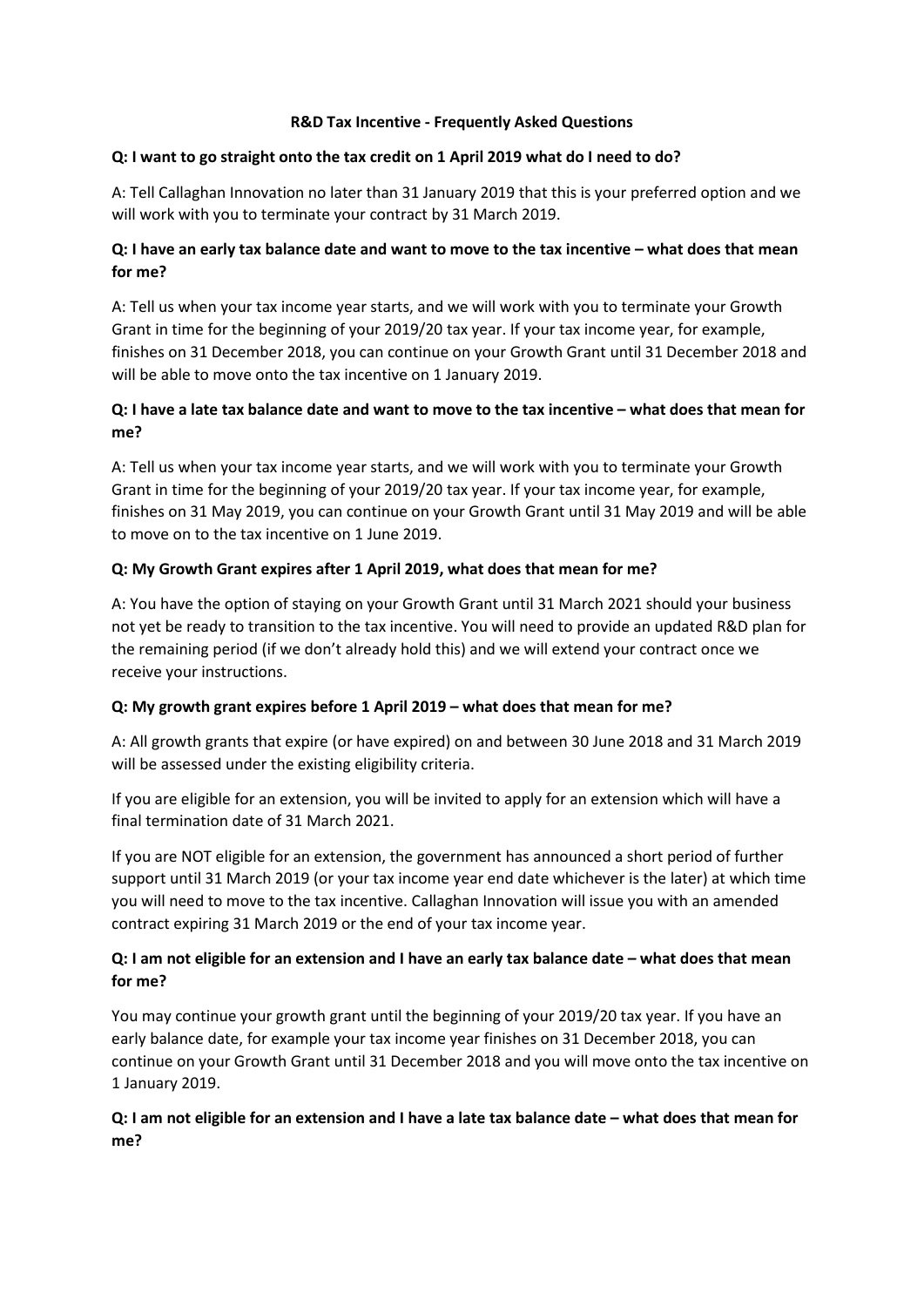A: You may continue your growth grant until the beginning of your 2019/20 tax year. If you have a late balance date, for example your tax income year finishes on 31 May 2019, you can continue on your Growth Grant until 31 May 2019 and you will move on to the tax incentive on 1 June 2019.

# **Q: What is the last day I can apply for a Growth Grant?**

A: The online portal will close for new applications at 12 noon on Thursday 20 December 2018. You will then have until 31 January 2019 to complete and submit the application for assessment including the provision of all required supporting documentation. The assessment will need to be completed by Friday 15 March 2019 including the submission of any further information requested. The final date for new Growth Grant approvals by Callaghan Innovation's investment committee will be Friday 22 March 2019.

## **Q: I have a new Growth Grant application in progress when do I need to complete it?**

A: You will have until 31 January 2019 to complete and submit the application for assessment including the provision of all required supporting documentation. The assessment will need to be completed by Friday 15 March 2019 including the submission of any further information requested. The final date for new Growth Grant approvals by Callaghan Innovation's investment committee will be Friday 22 March 2019.

## **Q: Can my Growth Grant commence after 31 March 2019?**

A: No, the last commencement date for new Growth Grants will be 1 January 2019 (even if they are approved after this date).

## **Q: How long will my new Growth Grant be for?**

A: The Growth Grant scheme will end on 31 March 2021 and your contract will expire on this date. Alternatively, if you have a different tax income year, you can elect to finish your grant on the last day of your tax income year provided this is on or before 31 March 2021.

#### **Q: How long do I have to submit my final Growth Grant claim?**

A: You will have six months from the end of your contract to lodge your final claim for payment for work completed up until the last day of your contract. Work completed after that date will not be funded under the Growth Grant scheme.

#### **Q: Can I terminate my Growth Grant early?**

A: Yes – just give us notice in accordance with your Funding Contract and we will work with you to terminate your contract on the date you request.

## **Q: Can I claim my Growth Grant and also apply under the tax incentive for work not covered by the Growth Grant criteria but is allowed under the new definition?**

A: No, you will not be able to claim Growth Grant funding and the tax incentive in the same tax income year.

#### **Q: Can I have a project grant and claim the tax incentive in the same tax income year?**

A: Yes, but you cannot claim for the same expenditure under both schemes. For example, if you are completing a project that has expenditure that is currently ineligible under the project grant criteria but IS eligible under the tax incentive, you can claim for this particular cost under the tax incentive. Further, if the project continues after the project grant has finished, any expenditure incurred after